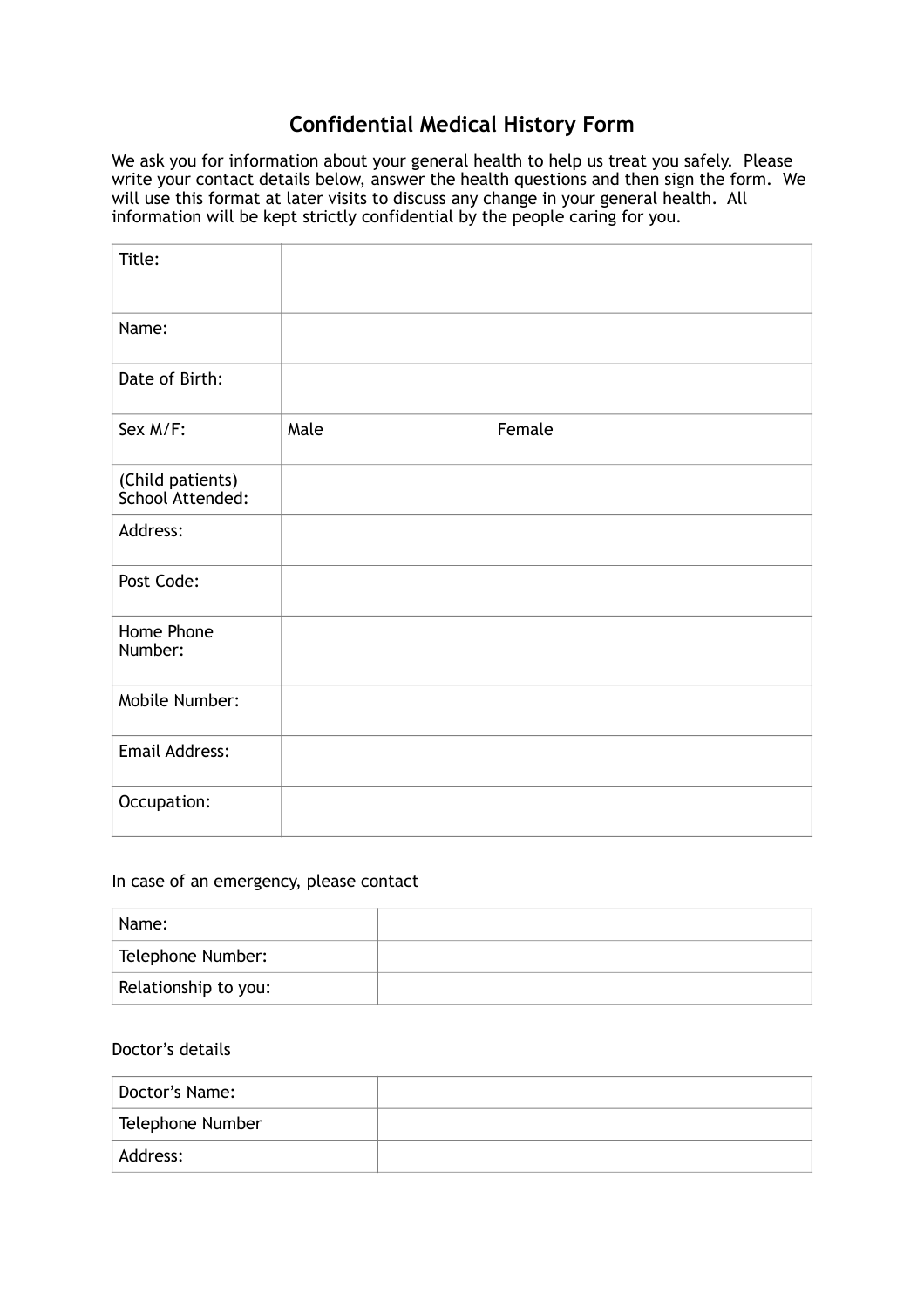| Post Code:                   |              |        |                 |      |      |
|------------------------------|--------------|--------|-----------------|------|------|
| <b>Medical Card Number:</b>  |              |        |                 |      |      |
|                              |              |        |                 |      |      |
| Referred by/ Recommended by: |              |        |                 |      |      |
|                              |              |        |                 |      |      |
| Completed by                 | Self $\vert$ | Parent | Guardian $\Box$ |      |      |
| Parent/Own Signature         |              |        |                 |      | Date |
| Dentist Signature            |              |        |                 | Date |      |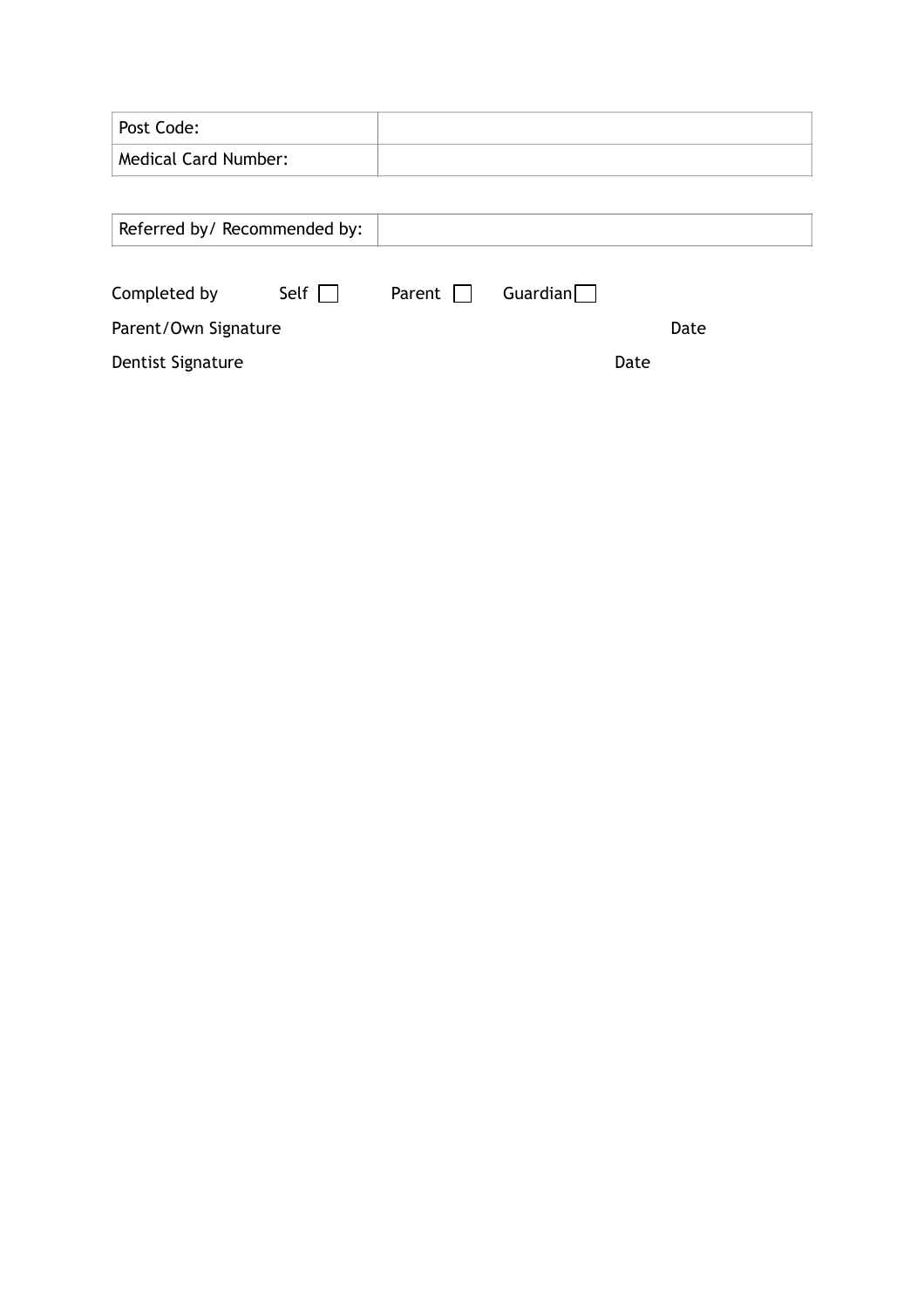| Are you Currently                                         | Yes | No | Give Details |
|-----------------------------------------------------------|-----|----|--------------|
| Receiving treatment from a<br>doctor, hospital or clinic? |     |    |              |
| Taking any prescribed medicines?                          |     |    |              |
| Carrying a warning card?                                  |     |    |              |
| Pregnant or possibly pregnant?                            |     |    |              |

| Have you ever suffered from                                                          | Yes | No | <b>Give Details</b> |
|--------------------------------------------------------------------------------------|-----|----|---------------------|
| Allergies to Medicines, substances<br>or foods?                                      |     |    |                     |
| Bronchitis, asthma or other chest<br>conditions?                                     |     |    |                     |
| Fainting attacks, giddiness,<br>blackouts or epilepsy                                |     |    |                     |
| Heart problems, angina, blood<br>pressure problems or stroke?                        |     |    |                     |
| Diabetes - or anyone in the<br>family?                                               |     |    |                     |
| Bone or joint disease?                                                               |     |    |                     |
| Bruising or persistent bleeding<br>following injury, surgery or tooth<br>extraction? |     |    |                     |
| Liver disease or kidney disease?                                                     |     |    |                     |
| Any other serious illness or<br>infectious disease?                                  |     |    |                     |
| Blood refused by the blood<br>transfusion service?                                   |     |    |                     |
| A bad reaction to general or local<br>anaesthetic?                                   |     |    |                     |
| Treatment that required you to<br>be in hospital?                                    |     |    |                     |
| Heart surgery?                                                                       |     |    |                     |

Alcohol